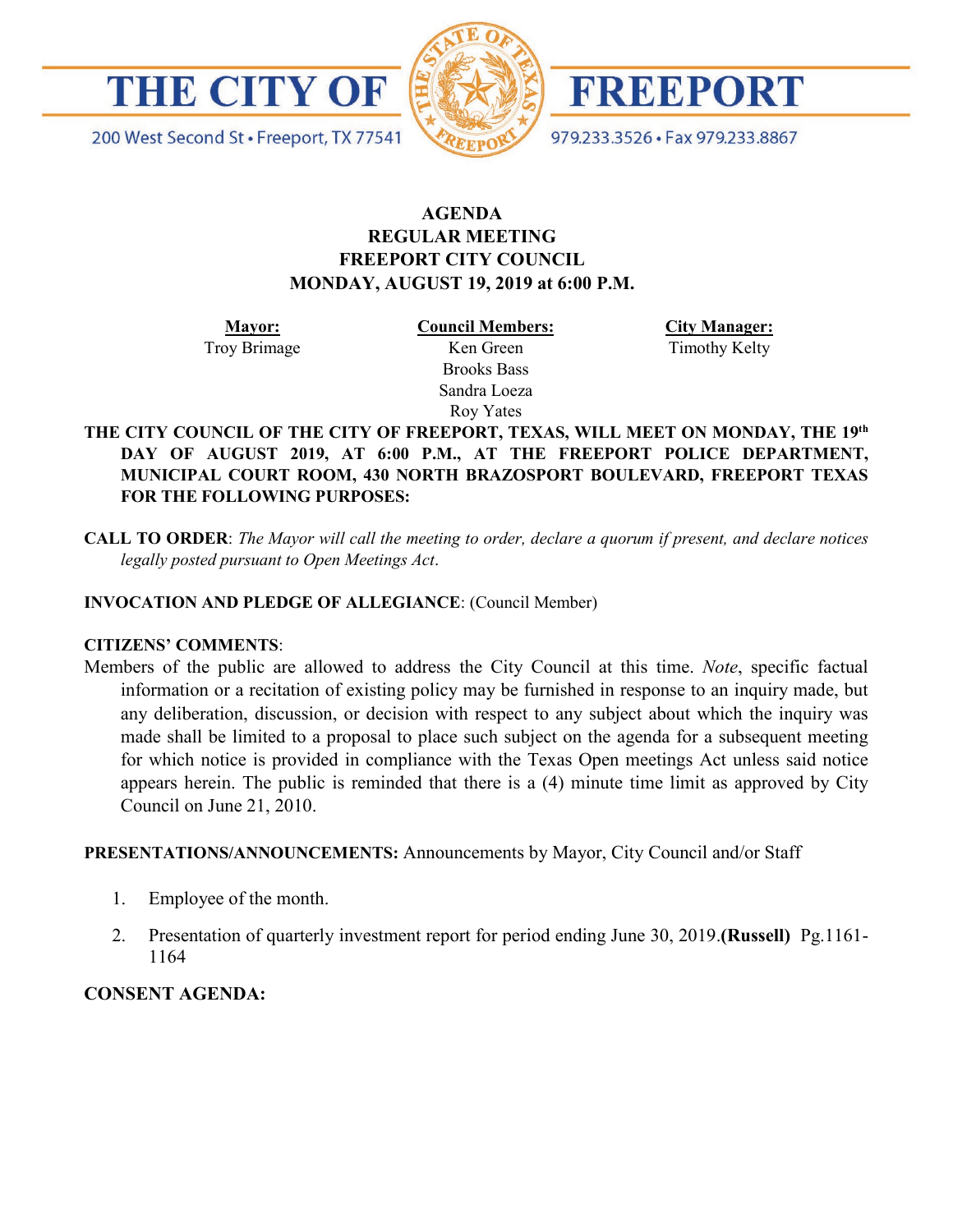- Consent Agenda items are considered to be routine in nature and may be acted upon in one motion. Any item requiring additional discussion may be withdrawn from the Consent Agenda by the Mayor, Councilmember or City Manager, and acted upon separately.
	- 3. Consideration and possible action on the approval of City Council meeting minutes from August 5th, 2019, and August 15, 2019**..(Wells)** Pg.1165-1172
	- 4. Consideration and possible action to changing the date of the first Regular meeting in September due to the Labor Day holiday.**(Kelty)** Pg.1173

## **COUNCIL BUSINESS – REGULAR SESSION:**

- 5. Consideration and possible action of authorizing Block 529 Lot 10 (106 North Ave B) to be declared surplus and authorize the City Manager to negotiate the terms of the sale or the property to adjoining land owner.(s). **(Tolar)** Pg.1174-1180
- 6. Consideration and possible action regarding an interlocal agreement with the Gulf Coast Center. **(Kelty)** Pg.1181-1199
- 7. Consideration and possible action on approval of proposal from BRW Architects for preparation of Architectural Feasibility Study for relocation and consolidation of most City Services to O.A. Fleming Campus. **(Kelty)** Pg.1200-1206
- 8. Consideration and possible action on task authorization from Freese & Nichols for Park Plan development at O. A. Fleming property. **(Kelty)** Pg.1207-1212
- 9. Consideration and possible action on task authorization from Freese & Nichols for Engineering water facilities condition assessment and capacity evaluation identifying capital needs. **(Kelty)** Pg.1213-1217
- 10. Consideration and possible action in regard to Prepay Bond Ordinance No. 2019-2579 **(Russell)** Pg.1218-1225
- 11. Consideration and possible action regarding accepting the 2019 Certified Appraisal Roll Totals**.(Russell)** Pg.1226-1241
- 12. Consideration and possible action on Acceptance of Effective and Rollback Tax Rate Calculations for the Fiscal Year Beginning October 1, 2019 and Ending September 30, 2020. **(Russell)** Pg.1242-1250
- 13. Consideration and possible action to Propose a Tax Rate and set Public Hearings for the Fiscal Year Beginning October 1, 2019 and Ending September 30, 2020. **(Russell)** Pg.1251-1252
- 14. Consideration and possible action on Ordinance No. 2019-2580 an Amendment to Ordinance Regarding Retiree Health Insurance. **(Russell)** Pg.1253-1260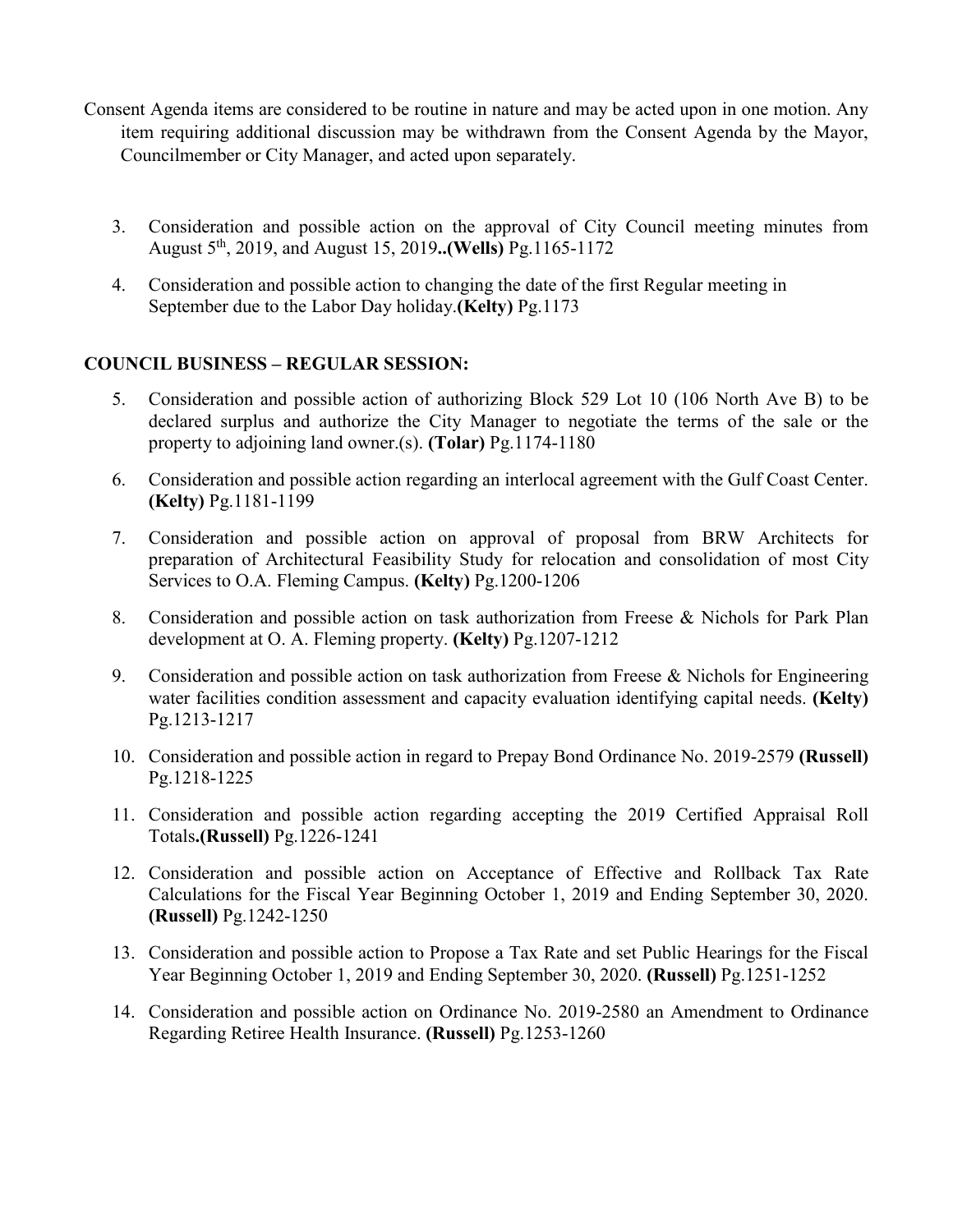## **WORK SESSION:**

- 15. The City Council may deliberate and make inquiry into any item listed in the Work Session.
	- A. Mayor Troy T. Brimage announcements and comments.
	- B. Councilman Green Ward A announcements and comments.
	- C. Councilman Bass Ward B announcements and comments.
	- D. Councilwoman Loeza Ward C announcements and comments.
	- E. Councilman Yates Ward D announcements and comments.
	- F. City Manager Tim Kelty announcement and comments
	- G. Updates on current infrastructure.
	- H. Update on reports / concerns from Department heads.

### **CLOSED SESSION:**

16. Executive Session regarding economic development (Projects 2019-2 and 2019-3) in accordance with Vernon's Texas Government Code Annotated, Chapter 551, 551.087

## **COUNCIL BUSINESS – REGULAR SESSION:**

17. Consideration in open session of taking action on any matter discussed in closed executive session. **(Kelty)**

### **ADJOURNMENT:**

### 18. Adjourn.

Items not necessarily discussed in the order they appear on the agenda. The Council at its discretion may take action on any or all of the items as listed. This notice is posted pursuant to the Texas Open Meeting Act. (Chapter 551, Government Code).

The City Council reserves the right to adjourn into executive session at any time during the course of this meeting to discuss any of the matters listed above, as authorized by Texas Government Code Sections 551.071 (Consultation with Attorney), 551.072 (Deliberations about Real Property), 551.073 (Deliberations about Gifts and Donations), 551.074 (Personnel Matters), 551.076 (Deliberations about Security Devices) and 551.087 (Economic Development).

ACCESSIBILITY STATEMENT This facility is wheelchair accessible and accessible parking spaces are available. Requests for accommodations or interpretive services must be made 48 hours prior to this meeting. Please contact the City Secretary's Office at (979) 233-3526.

 $\_$  , and the set of the set of the set of the set of the set of the set of the set of the set of the set of the set of the set of the set of the set of the set of the set of the set of the set of the set of the set of th

CERTIFICATE I certify the foregoing notice was posted in the official glass case at the rear door of the City Hall, with 24 hours a day public access, 200 West 2<sup>nd</sup> Street, Freeport Texas, before 6:00 p.m. on this the 16th day of August, 2019.